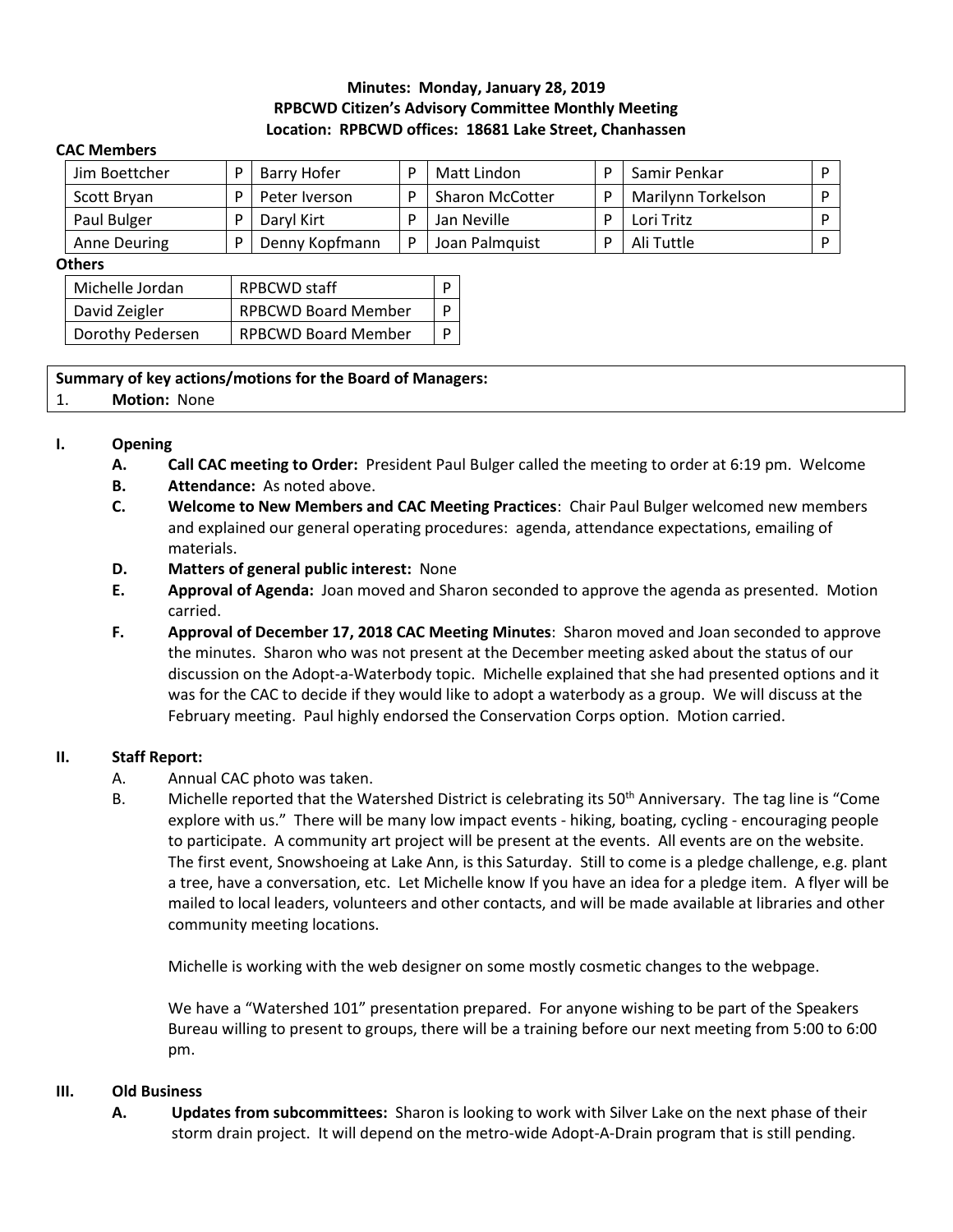Michelle is coordinating it from the RPBCWD hopefully to include drain stencils specific to RPBCWD water bodies.

**B. Board Meeting of January 9, 2019**: Joan attended the meeting. There was nothing specific to report. We are now receiving the Board minutes promptly. Yay! CAC members are encouraged to attend the Board meetings to fully understand the topics and to relay the information to the CAC.

## **IV. New Business**

- A. **Amend CAC bylaws:** The amendments to the CAC bylaws are essentially changing the meeting time from 6:30 pm to 6:00 pm, and spelling out the responsibilities of a CAC member. See addendum. These minutes will serve as public notice. We will vote at our February meeting. Dorothy answered the question of whether anyone looked at attendance records - Attendance records are looked at when reappointing CAC members. We suggested "supporting" might be a less intimidating word than "technical" in the third open bullet: "Responding in a timely manner to requests for feedback from the Board, Staff or other Committee members, including detailed supporting reports and plans."
- B. **CAC Subcommittees**: A long but not exhaustive list of potential special interests was distributed for review by CAC members. There are things we have to do and then there are things we want to do. Subcommittees are a vehicle for diving deeper into areas that the whole group cannot effectively engage. Evaluate and sign up during February meeting. Talk it over with other members. Michelle will send everyone's email addresses tomorrow.
- C. **Exit interviews from past members:** We thought some form of exit interview whenever someone leaves the CAC would be a good way to learn how to improve the CAC experience. Sharon has begun an emailable questionnaire. Marilynn, Jan and Anne will work with Sharon to finalize it.
- D. **Cost Share Program Revamp:** Michelle provided the background on why the Board of Managers requested a revamp of the Cost Share Program. After surveying past program participants and several months of brainstorming, we discovered the biggest hurdles with the old program were timing and complexity. The proposed program addresses these hurdles.
	- 1. A new program, Action Grants, are easy, quick with one stipulation that they be executed in community (with at least two people).
	- 2. The cost share program has been renamed Stewardship Grants. The old program had several levels of recommendations and approvals. The proposed program could allow smaller cost projects to be approved administratively with a small committee, with larger cost projects still needing to go to the Board of Managers. This change would require an amendment to the 10 year plan.

We divided into groups and provided responses to specific aspects of the program.

- 1. Action grants: like | change (suggested \$5000 total at \$250 max a piece.)
- 2. Improvement clause: How should we treat projects that aren't ideal, but better than the alternative?
- 3. Review Process: like| change
- 4. Evaluation criteria: like| change
- 5. Cost share grants: like | change
- 6. Conservation: lose it | keep it

Michelle will type up all responses and send it to us for more comments if we wish.

The questions arose whether we are trying to expand the program. Yes, we do not expend the allotted budget for cost share grants. Maxing out cost share grants would indicate water benefits.

Michelle asked what we thought of only two CAC members being on the grant review committee. We would like to still remain aware of the projects but don't all need to weigh in on them. Marilynn and Denny expressed interest in being on the review subcommittee.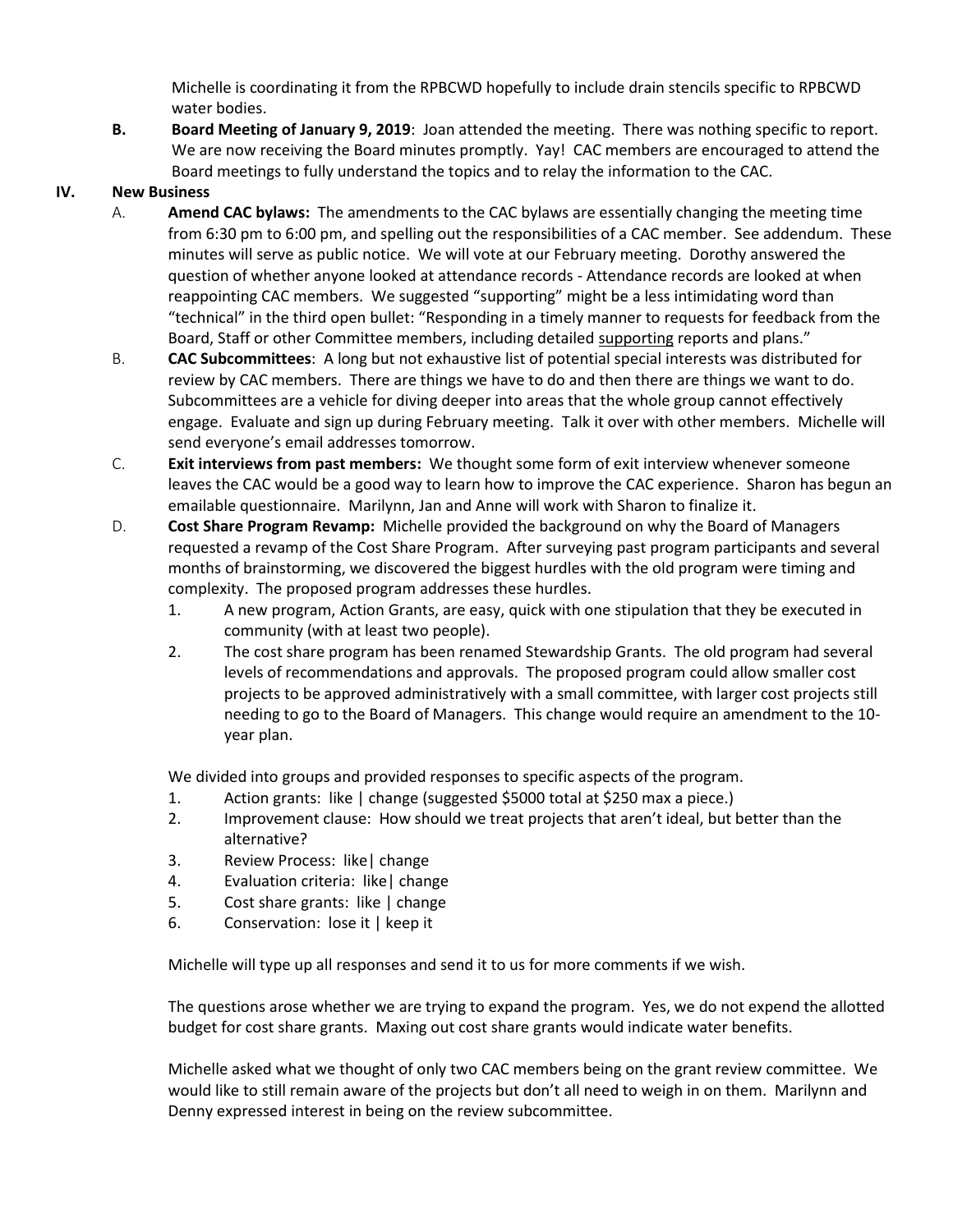The Board workshop next week will focus on the revamped program. Draft #2 will come back to the CAC in February. The second draft will be presented to the Board in March, with the hope to roll the program out later that month.

E. **2019 Meeting Calendar:** A calendar of 2019 CAC meetings was distributed. The CAC meets every third Monday except January and February when we meet the fourth Monday due to holidays.

# F. **Electing officers for 2019**

- 1. Joan nominated Lori for chair. Motion carried.
- 2. Joan nominated Sharon as vice chair. Motion carried.
- 3. Paul nominated Anne for recorder. Motion carried.

Thanks to Paul for serving as chair so ably.

### **IV. Upcoming Events**

- A. RPBCWD Board of Managers meeting February 6 at 7:00 pm, Board workshop on the Cost Share program starting 5:30 pm, 18681 Lake Drive East
- B. RPBCWD CAC meeting February 25 at 6:00 pm, 18681 Lake Drive East

## **V. Topics for next month**

- A. Cost share draft #2
- B. Subcommittees
- C. Exit interviews
- D. Adopt-a-drain
- E. How to quantify water improvements (Michelle will investigate clarify)
- F. Retention ponds with tar sealants
- **V. Adjourn CAC meeting:** Joan moved and Jim seconded to adjourn the meeting.Motion carried. Meeting adjourned at 8:48 pm.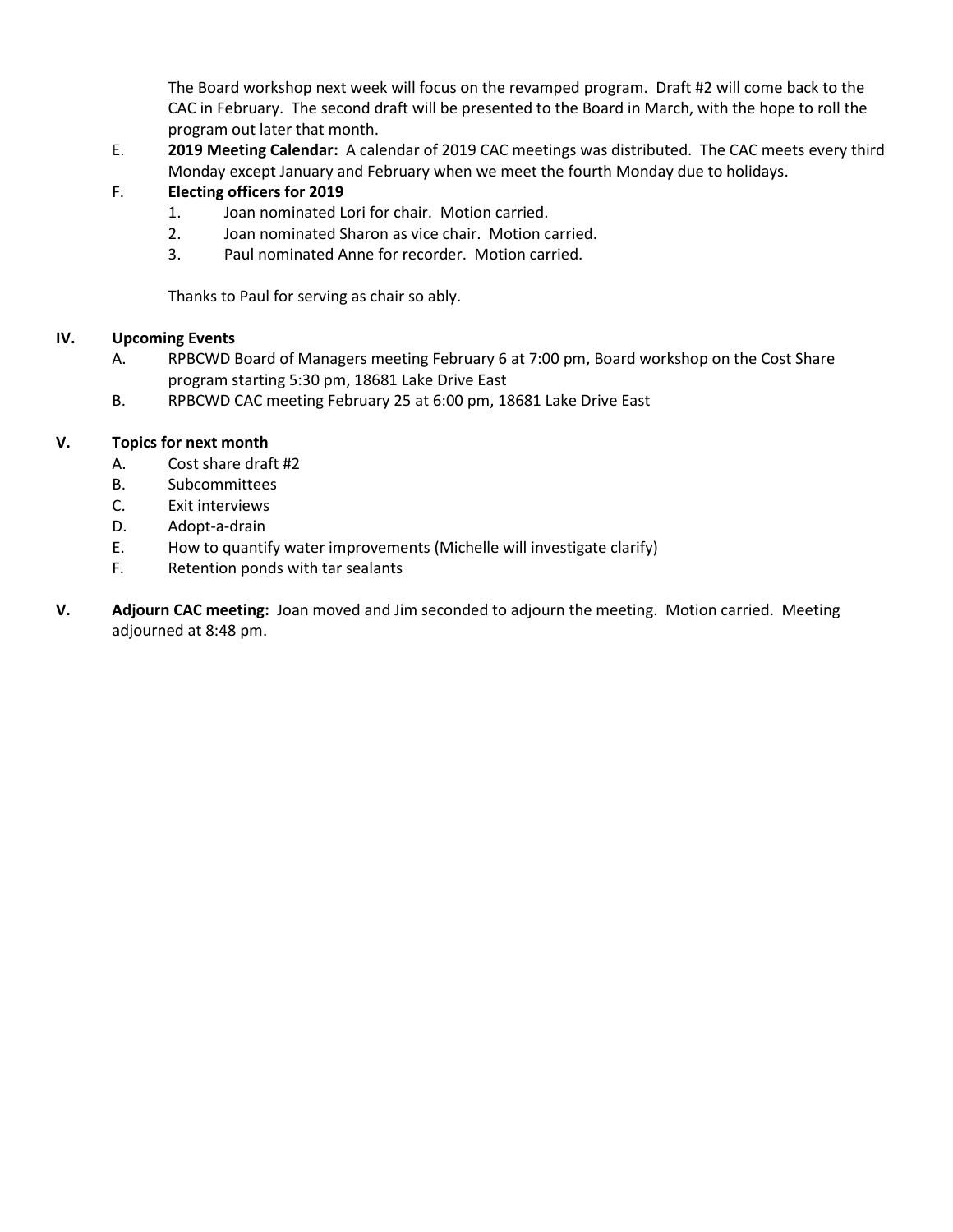## BYLAWS OF THE RILEY PURGATORY BLUFF CREEK WATERSHED DISTRICT CITIZENS ADVISORY COMMITTEE Duties, Operating Procedures, and Expectations

Adopted October 20, 2014 Amended February 25, 2019

The Riley Purgatory Bluff Creek Watershed District Citizens Advisory Committee (CAC) is a citizen volunteer advisory board to the Riley Purgatory Bluff Creek Watershed District Board of Managers.

### **Scope of Responsibility**

In accordance with Minnesota Statutes § 103D.331, the CAC is organized to advise and assist the Riley Purgatory Bluff Creek Watershed District Board of Managers on all matters affecting the interests of the watershed, and to make recommendations to the managers on all projects and improvements.

The duties of the CAC include:

- supporting the mission and goals of the Riley Purgatory Bluff Creek Watershed District (RPBCWD);
- reviewing and commenting on reports, minutes, activities, programs and projects of the RPBCWD;
- considering issues pertinent to the functions and purposes of the RPBCWD;
- advising in decision-making;
- raising issues of concern from the public;
- providing guidance on and assisting with coordination of volunteer activities;
- reporting to the Board of Managers on the content of CAC meetings and resulting recommendations.

### **Membership and Appointment Process**

The Board of Managers solicits applications to serve on the CAC annually, and seeks to appoint citizen advisors who fairly represent the broad interests and geography of the watershed. By law, the advisory committee consists of at least five members, and if practicable, the members selected should include a representative from each soil and water conservation district, a representative of each county, a member of a sporting organization, and a member of a farm organization. The advisory committee members must be residents of the watershed, except representatives from soil and water conservation districts and counties. The Board of Managers will typically limit the membership to 12 individuals. The CAC members serve at the pleasure of the Board of Managers.

### **Board Liaison and Staff Support**

Each member of the Board of Managers is invited and encouraged to attend CAC meetings.

The RPBCWD administrator will support the work of the CAC. The principal role of staff is to anticipate and recommend where CAC input would provide particular value and to facilitate the flow of information among the committee, the RPBCWD Board of Managers, and staff.

#### **Meetings**

The CAC will establish a meeting schedule and meet approximately 10 times per year, typically on the third Monday of the month at 6:00 p.m. Unless scheduled in advance for another location, the CAC will meet at the RPBCWD offices. Notice of meetings of the CAC will be posted on the RPBCWD website and all meetings will be open to the public.

At the regular meeting, the CAC will elect a chair, vice chair and recorder from its membership. In the absence of the chair at any particular meeting, the vice chair will act as chair. In the event of the absence of the chair and the vice chair, a chair pro tem will be elected by the attending members. The recorder will take minutes and have them available for inclusion in draft form in the packet for the next Board of Managers and for review and approval at the subsequent meeting of the CAC. The CAC chair or other representative chosen by the chair will report to the managers on the content of the CAC meetings.